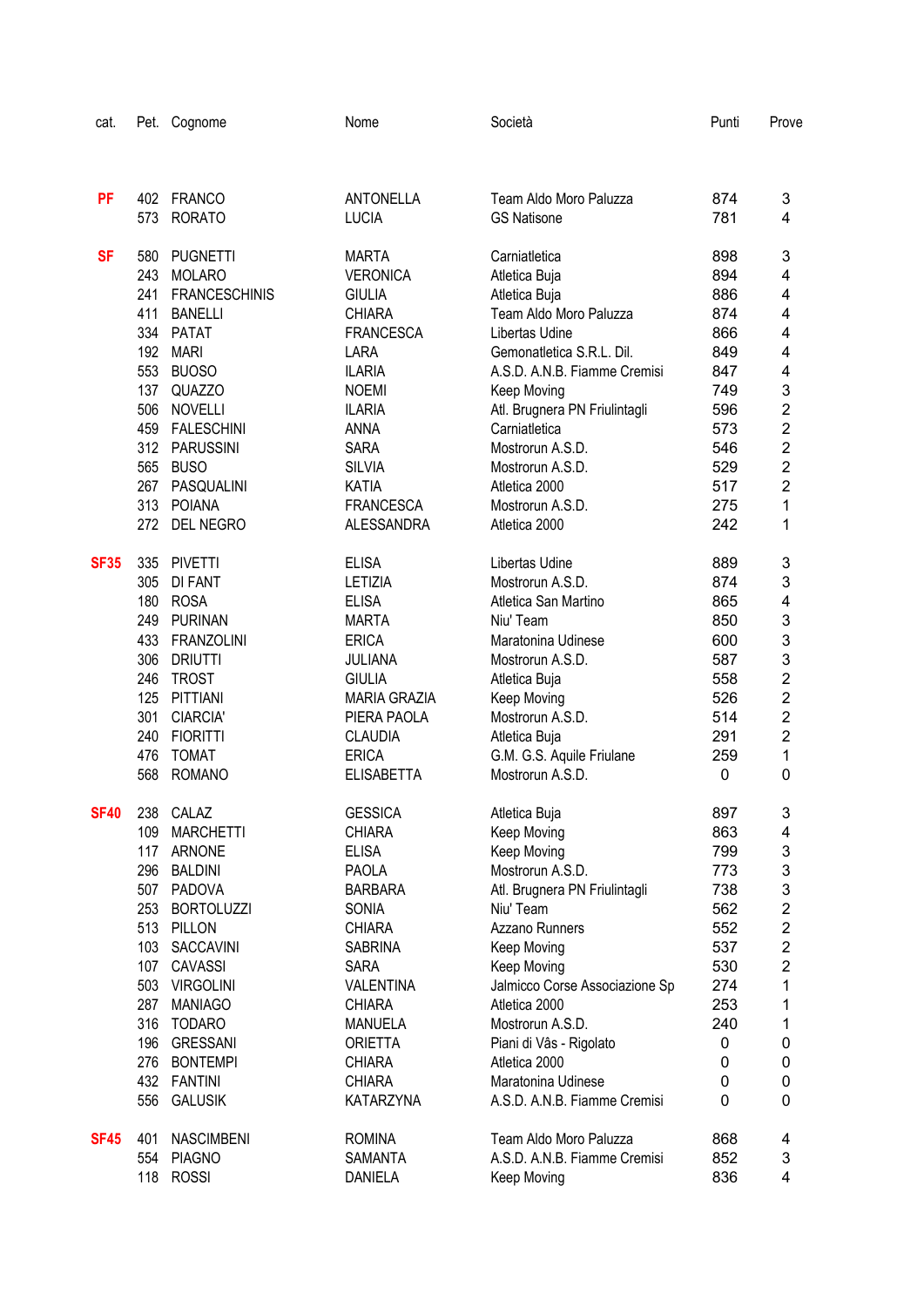|             | 104 | <b>VIDONI</b>       | <b>PAOLA</b>      | Keep Moving                     | 829 | 4                       |
|-------------|-----|---------------------|-------------------|---------------------------------|-----|-------------------------|
|             | 318 | <b>TURCO</b>        | <b>MARTINA</b>    | Mostrorun A.S.D.                | 828 | 3                       |
|             | 177 | <b>MORETTI</b>      | <b>CRISTINA</b>   | Atletica San Martino            | 816 | $\overline{\mathbf{4}}$ |
|             | 331 | LAVARONI            | <b>ROBERTA</b>    | Libertas Udine                  | 809 | 3                       |
|             | 120 | <b>DELLA NEGRA</b>  | <b>CINZIA</b>     | Keep Moving                     | 767 | 3                       |
|             | 543 | <b>CECERE</b>       | <b>TIZIANA</b>    | Podisti Cordenons               | 766 | 3                       |
|             | 311 | <b>MOSENGHINI</b>   | <b>DONATELLA</b>  | Mostrorun A.S.D.                | 744 | 4                       |
|             | 431 | <b>DURLICCO</b>     | <b>LAURA</b>      | Maratonina Udinese              | 735 | 3                       |
|             | 574 | <b>SCAGGIANTE</b>   | <b>MARINA</b>     | <b>GS Natisone</b>              | 731 | 3                       |
|             | 428 | <b>BAGATIN</b>      | <b>ERIKA</b>      | Maratonina Udinese              | 584 | $\overline{2}$          |
|             | 245 | <b>TEMPORALE</b>    | <b>GLORIA</b>     | Atletica Buja                   | 555 | $\overline{c}$          |
|             | 170 | FASUOLO             | <b>BERNADETTE</b> | Atletica San Martino            | 544 | $\overline{2}$          |
|             | 130 | <b>BATTELLO</b>     | <b>LISA</b>       | Keep Moving                     | 505 | $\overline{2}$          |
|             | 575 | <b>PAJARIN</b>      | <b>IRENE</b>      | <b>GS Natisone</b>              | 497 | $\overline{2}$          |
|             | 114 | MALISANO            | <b>ANTONELLA</b>  | Keep Moving                     | 482 | $\overline{2}$          |
|             | 584 | SCOLLO              | ANGELA            | Atletica 2000                   | 266 | 1                       |
|             | 555 | <b>ARMELLIN</b>     | <b>MARA</b>       | A.S.D. A.N.B. Fiamme Cremisi    | 261 | 1                       |
|             | 298 | <b>BASSO</b>        | <b>ALESSANDRA</b> | Mostrorun A.S.D.                | 243 | 1                       |
|             | 191 | <b>TROISI</b>       | <b>STEFANIA</b>   | Atletica San Martino            | 0   | 0                       |
|             |     |                     |                   |                                 |     |                         |
| <b>SF50</b> | 115 | <b>STRINGARO</b>    | <b>MARIANGELA</b> | Keep Moving                     | 885 | 4                       |
|             | 544 | <b>D'ANDREA</b>     | <b>MANUELA</b>    | Podisti Cordenons               | 879 | 4                       |
|             | 300 | CEROI               | <b>FEDERICA</b>   | Mostrorun A.S.D.                | 833 | 4                       |
|             | 157 | CASTELLARIN         | STEPHANIA YVETTE  | Atletica San Martino            | 782 | 4                       |
|             | 528 | ZANINI              | <b>LAURA</b>      | Atletica Dolce Nord-Est - Nimis | 774 | 4                       |
|             | 315 | SNAIDERO            | <b>RAFFAELLA</b>  | Mostrorun A.S.D.                | 761 | 4                       |
|             | 102 | <b>DELLA VEDOVA</b> | <b>NIRVANA</b>    | Keep Moving                     | 744 | 4                       |
|             | 576 | <b>BORDIGNON</b>    | <b>RENATA</b>     | <b>GS Natisone</b>              | 736 | 3                       |
|             | 261 | <b>PECILE</b>       | <b>EMERI</b>      | Niu' Team                       | 726 | 4                       |
|             | 487 | <b>KUK</b>          | <b>ELISABETTA</b> | Podismo Buttrio                 | 712 | 3                       |
|             | 558 | <b>CIVIDINO</b>     | <b>TANIA</b>      | Pol. Trattoria Friuli           | 545 | $\overline{2}$          |
|             | 161 | <b>CORDA</b>        | <b>MARISA</b>     | Atletica San Martino            | 493 | $\overline{2}$          |
|             | 144 | <b>FIOR</b>         | <b>MIRTA</b>      | Keep Moving                     | 462 | $\overline{2}$          |
|             | 158 | CESARATTO           | <b>CLAUDIA</b>    | Atletica San Martino            | 281 | 1                       |
|             | 530 | <b>TACIANI</b>      | <b>BARBARA</b>    | ASD Chiarcosso - Help Haiti     | 263 | 1                       |
|             | 247 | <b>CUFFARI</b>      | <b>LUCIA</b>      | Atletica Buja                   | 262 | 1                       |
|             | 434 | LANDRISCINA         | anna              | Maratonina Udinese              | 247 | 1                       |
|             | 112 | <b>PIVIDORE</b>     | <b>BARBARA</b>    | Keep Moving                     | 238 | 1                       |
|             | 424 | <b>POLESE</b>       | <b>CLEMENTINA</b> | G.P. Livenza Sacile             | 0   | 0                       |
|             | 452 | <b>VISINTIN</b>     | <b>LORELLA</b>    | A.S.D. Triathlon Lignano Sabb.  | 0   | 0                       |
|             | 566 | <b>MIANI</b>        | <b>ANNA</b>       | Mostrorun A.S.D.                | 0   | 0                       |
|             |     |                     |                   |                                 |     |                         |
| <b>SF55</b> | 478 | <b>GORASSINI</b>    | <b>FRANCESCSA</b> | Podismo Buttrio                 | 824 | 3                       |
|             | 525 | <b>FACCHIN</b>      | <b>MICHELA</b>    | C.U.S. Trieste                  | 819 | 3                       |
|             | 127 | <b>LESCHIUTTA</b>   | ANNAMARIA         | Keep Moving                     | 802 | 3                       |
|             | 458 | <b>DEL FABRO</b>    | <b>SONIA</b>      | Carniatletica                   | 796 | 4                       |
|             |     | 242 GRION           | <b>PAOLA</b>      | Atletica Buja                   | 768 | 3                       |
|             | 460 | <b>GRESSANI</b>     | <b>VILMA</b>      | Carniatletica                   | 767 | 4                       |
|             | 304 | D'ANZUL             | <b>CLAUDIA</b>    | Mostrorun A.S.D.                | 743 | 4                       |
|             | 135 | SALTARINI           | <b>CRISTINA</b>   | Keep Moving                     | 736 | 3                       |
|             | 523 | PARLA               | <b>BARBARA</b>    | A.S.Dil. Universitas PA         | 725 | 4                       |
|             | 239 | CASTELLANI          | RAFFAELLA         | Atletica Buja                   | 499 | $\overline{c}$          |
|             | 416 | DALL'ANESE          | <b>MARILENA</b>   | G.P. Livenza Sacile             | 284 | 1                       |
|             | 589 | <b>ANTONIAZZI</b>   | TIZIANA           | Amici di Lutrano                | 264 | 1                       |
|             | 520 | CAMILOT             | <b>FEDERICA</b>   | A.S.D. Carducci Pordenone       | 232 | 1                       |
|             |     |                     |                   |                                 |     |                         |